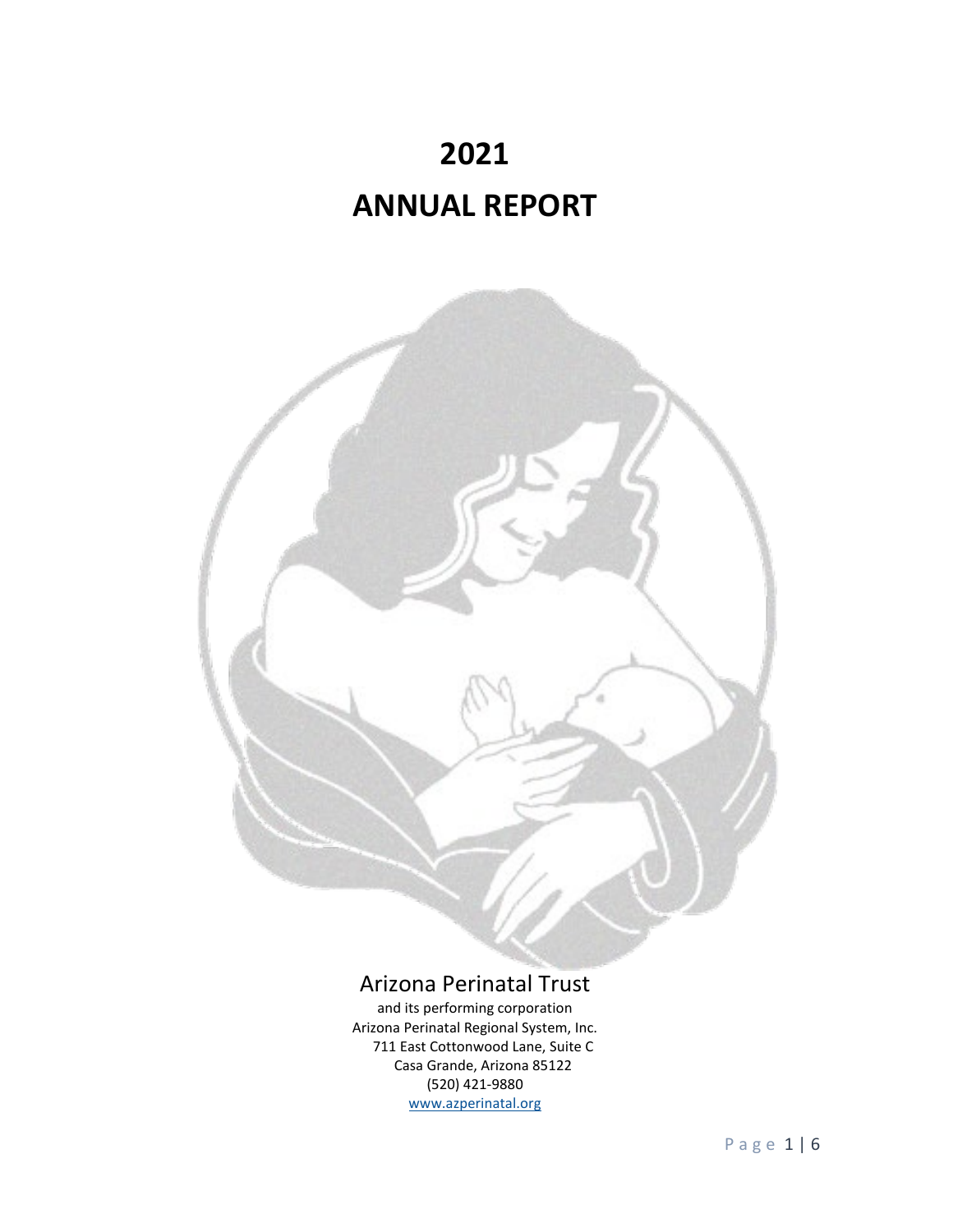# *EXECUTIVE SUMMARY*

The Arizona Perinatal Trust is a Perinatal Quality Collaborative that focuses on improving the quality of care for Arizona's mothers and infants through perinatal regionalization, education and collaboration.

Thanks to the support of the hundreds of volunteers, certified hospitals, as well as our partnering agencies and organizations, the Arizona Perinatal Trust has celebrated 39 years of working to improve the health of Arizona's mothers and babies.

# *VOLUNTARY CERTIFICATION PROGRAM (VCP)*

APT partners with hospitals in Arizona to provide a system of regionalized perinatal/ neonatal levels of care, through the Voluntary Certification Program (VCP). The VCP process is a quality improvement effort that includes matching hospital capabilities and capacity to established guidelines. This is accomplished through a self‐assessment process and a site visit by a team of peer professionals.

- ♦36 Perinatal Care Centers certified
- ♦01 Freestanding Neonatal Care Center certified
- ♦14 Site Visits completed
- ♦16 Volunteer Site Visit Reviewers
- ♦Approximately 900 Volunteer hours\*

As part of the VCP site visit, evaluations were conducted. Of the 14 site visits completed in 2021, only 3 sites completed their evaluation forms. Site visit reviewers (SVRs) were evaluated in three areas; questions, knowledge and behavior; some sample comments are provided below. All SVRs received 5 star ratings for all three areas.

2020 Arizona Department of Human Services Vital Records Data shows:

- ♦97.2% of all resident births occurred in APT Certified Hospitals
- ♦95.5% of all very low birth weight singleton babies were born in a Level II‐E or higher hospital, exceeding the Healthy People 2020 goal of 83.7%
- ♦0.9% of newborns were admitted to the NICU
- ◆734 high-risk mothers were transported to a higher Level of Care
- ♦962 critically ill newborns were transported to a higher level of care

\*APT/APRS Board Members and Consultants; Site Visit Reviewers; R&G Committee; Data Committee; Conference Committee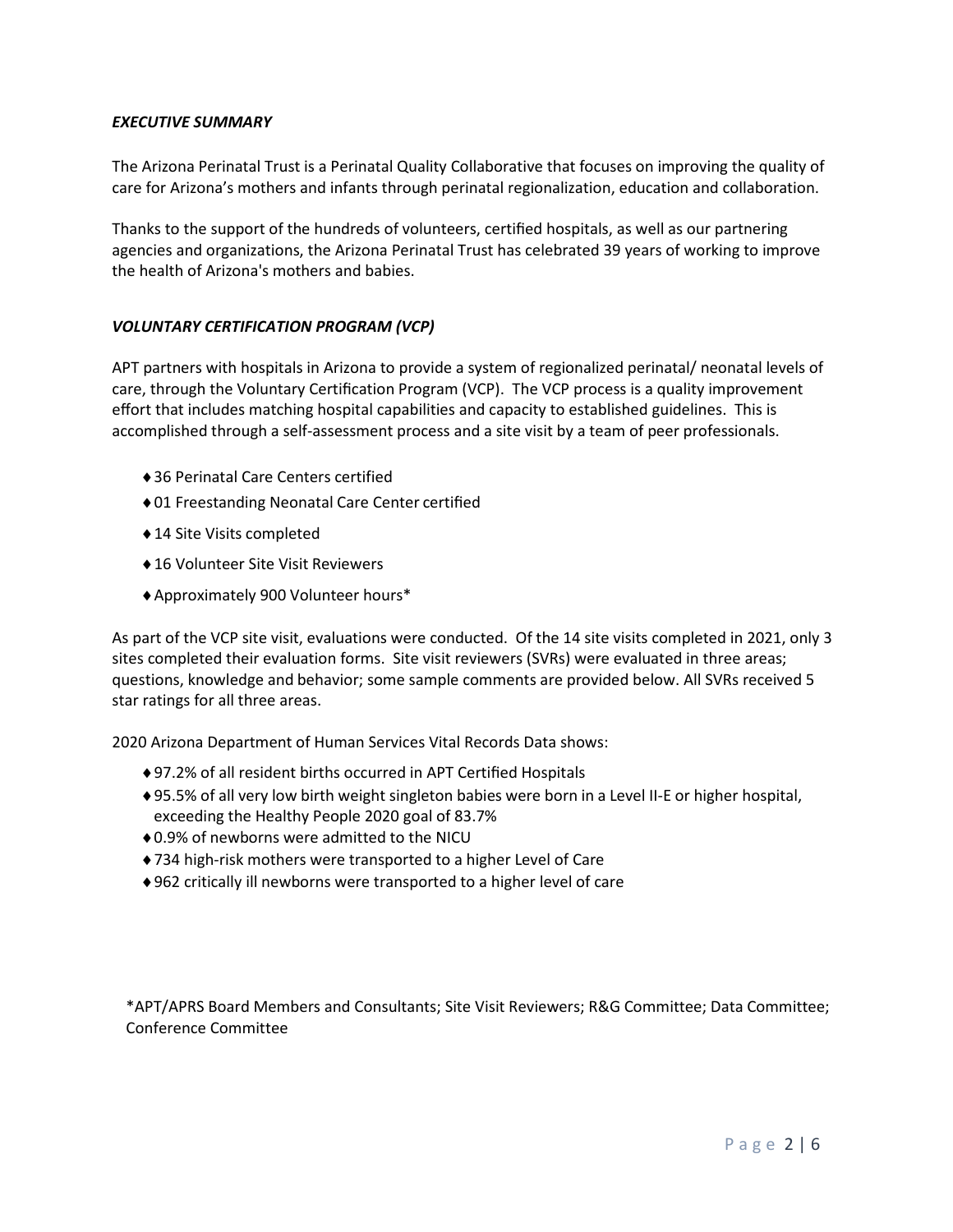# *PERINATAL EDUCATION*

The APT 30<sup>th</sup> Annual Conference was canceled due to the COVID-19 pandemic and state restrictions on gatherings.

# *CONTINUING WORK*

- ♦Collaboration with member hospitals and providers
- ♦Review and revision of the Recommendations & Guidelines for Perinatal and Freestanding Care Centers and development of Levels of Care for Freestanding Birth Centers
- ♦Encouraging uncertified hospitals to become a part of Arizona's regionalized perinatal system
- ♦Collaboration with AZ Department of Health Services (ADHS), Bureau of Women's & Children's Health, Newborn Screening, Maternal Mortality Review Committee
- ♦Collaboration with March of Dimes, Arizona Chapter
- ♦Collaboration with AHCCCS
- ♦Working to improve the health of Arizona's mothers and babies

### *2021 FINANCIAL INFORMATION*

The majority of APT's income includes annual membership and certification/recertification fees from member hospitals.

Income:

| <b>Program Services:</b> | \$219,590 |
|--------------------------|-----------|
| Other:                   | \$31,000  |
| Total:                   | \$250,590 |

Expense:

| <b>Program Services:</b> | \$164,557 |
|--------------------------|-----------|
| Management and General:  | \$63,995  |
| Total:                   | \$228,552 |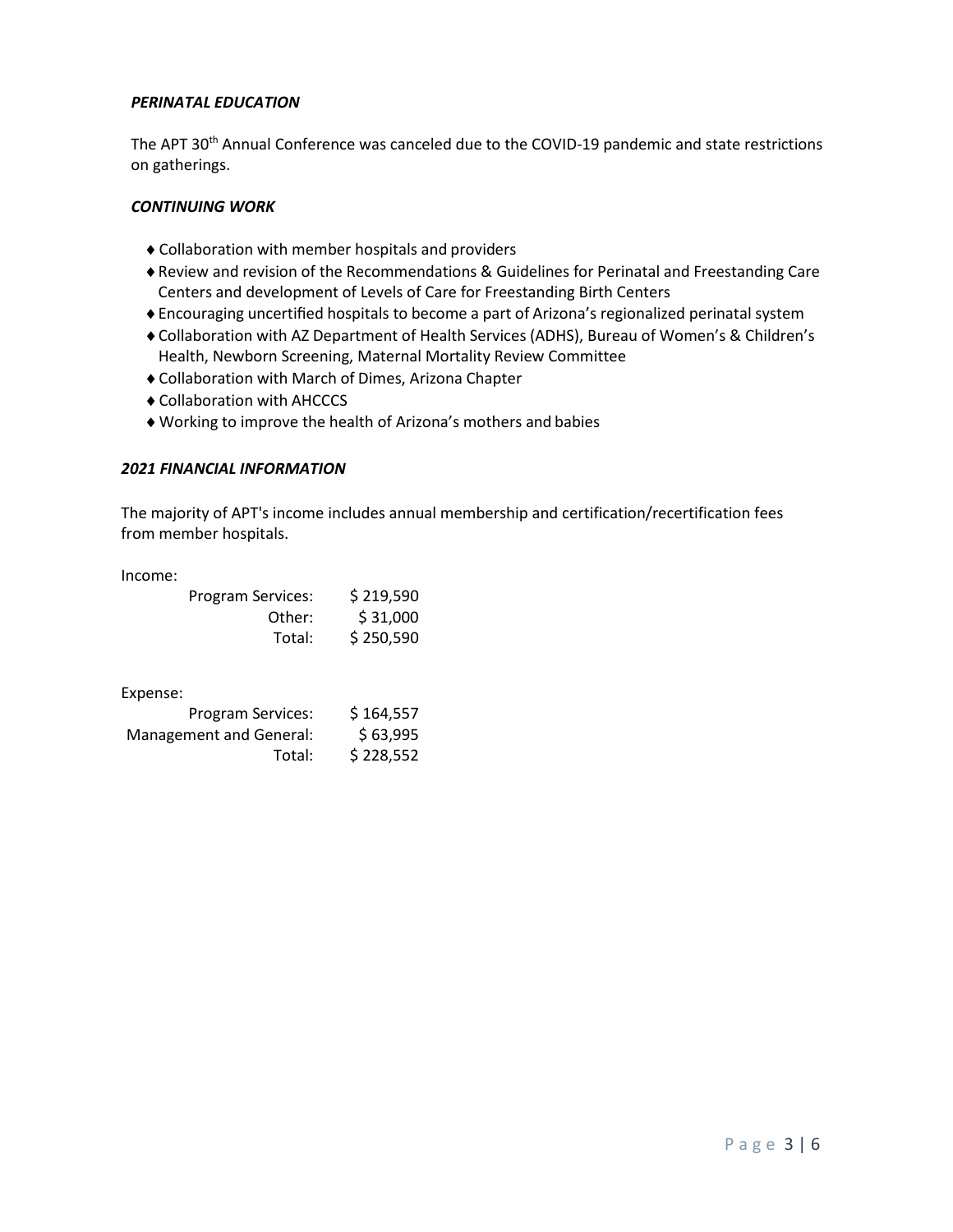### **ARIZONA PERINATAL TRUST CERTIFIED HOSPITALS**

#### **IN-HOSPITAL BIRTHING CENTERS – IHBC (Indian Health Services Only)**

Whiteriver USPHS Indian Hospital

# **LEVEL I PERINATAL CARE CENTERS**

Banner Page Hospital Banner Payson Medical Center Carondelet Holy Cross Hospital Cobre Valley Regional Medical Center Havasu Regional Medical Center Kingman Regional Medical Center Verde Valley Medical Center

### **LEVEL II PERINATAL CARE CENTERS**

Abrazo West Campus Banner Casa Grande Medical Center Banner Del E. Webb Medical Center Banner Gateway Medical Center Banner Ironwood Medical Center Banner Ocotillo Medical Center Dignity Health Yavapai Regional Medical Center HonorHealth Scottsdale Osborn Medical Center HonorHealth Sonoran Crossing Medical Center Mercy Gilbert Medical Center Mountain Vista Medical Center Summit Healthcare Regional Medical Center Tuba City Regional Health Care Corporation

### **LEVEL IIE PERINATAL CARE CENTERS**

Abrazo Arrowhead Campus Banner Estrella Medical Center Carondelet St. Joseph's Medical Center Chandler Regional Medical Center Flagstaff Medical Center Northwest Medical Center Yuma Regional Medical Center

# **LEVEL III PERINATAL CARE CENTERS**

Banner Children's at Desert Banner Thunderbird Medical Center Banner University Medical Center – Phoenix Banner University Medical Center – Tucson HonorHealth Scottsdale Shea Medical Center St. Joseph's Hospital & Medical Center Tucson Medical Center

Valleywise Health Medical Center

### **LEVEL III FREESTANDING NEONATAL CARE CENTERS**

Phoenix Children's Hospital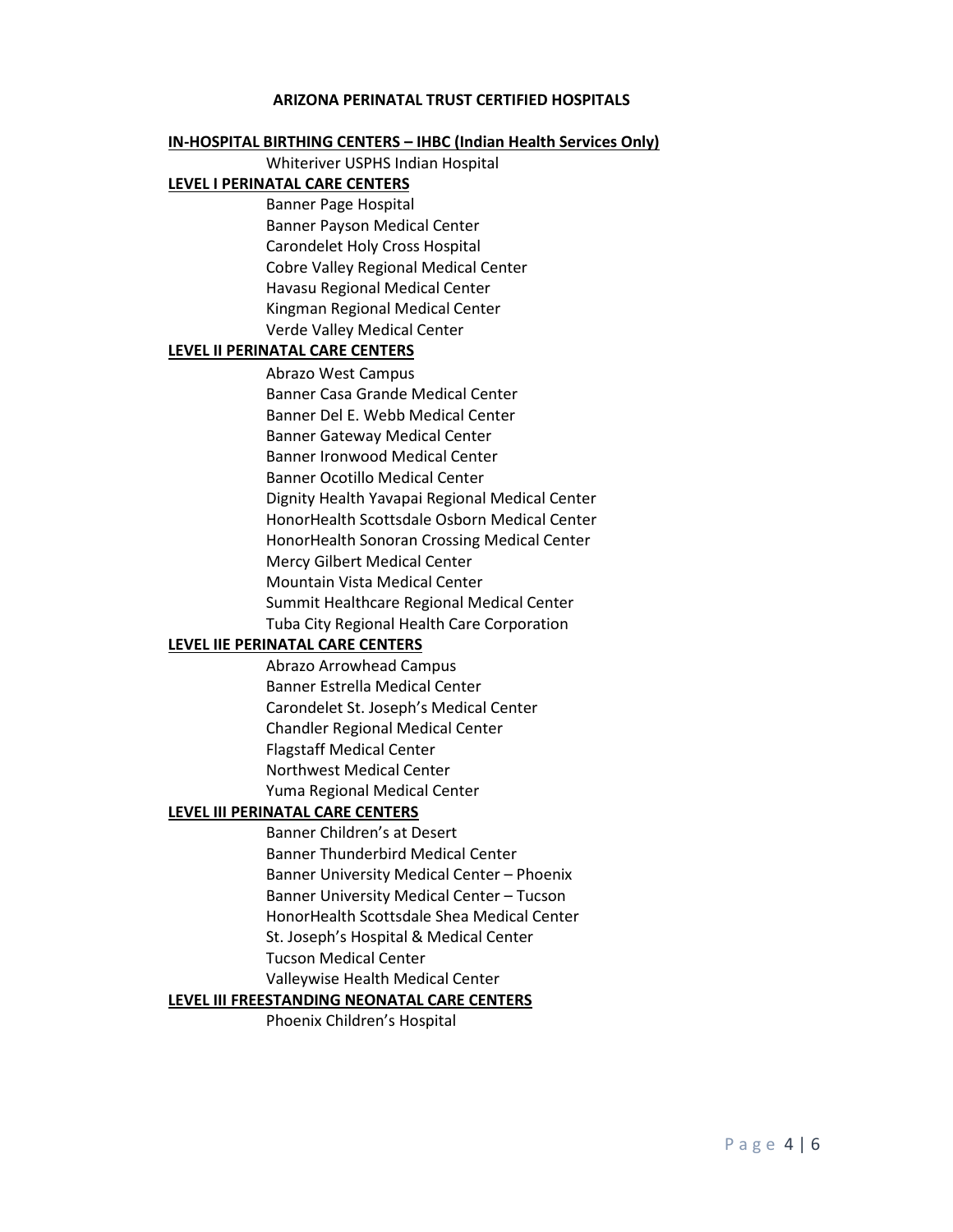# **ARIZONA PERINATAL TRUST 2021 BOARD OF TRUSTEES**

**Robert "BJ" Johnson, MD** Maternal-Fetal Medicine Specialist

**Rhonda Anderson, MPA, RN, DNSc** President RMA Consulting AZ

**Nancy Kinnard** Vice President, Executive Relationship Manager National Bank of Arizona,

**Mark Shwer, MD** Retired Neonatologist

**N. Burton Attico, MD, MPH, FACOG** Retired Obstetrician

**Patricia Tarango, MS** Bureau Chief ADHS, Bureau of Women's & Children's Health

**\*Resigned February 2021**

#### **OFFICERS**

**Chairman Chairman Secretary Vice Chairman Secretary Laurie S. Wood, MS, RN** Chief Operating Officer Connections Health Solutions

### **TRUSTEES**

**Michael Clement, MD** Retired Pediatrician

**Kathryn L. Reed, MD** Professor/Head, Dept of OB/Gyn University Physicians, Inc – UMC

**William S. Sowders, Esq** Gust Rosenfeld, PLC

# **EMERITUS**

**Joe Daily, MD** Retired Neonatologist

#### **CONSULTANTS**

**Breann Westmore, CHES** Director, Maternal Child Health & Government Affairs March of Dimes-Arizona

**Richard Jutzi, CPA** President Cohen, Rife and Jutzi, PC

**Melissa Day-Johnson** Owner/Manager Cuttin' Edge Ranch

**Jeanette Shea, MSW, ACSW, LCSW\*** President Jeanette Shea & Associates, LLC

**Warren Whitney, MBA** Senior VP Government Affairs Valleywise Health

**Len Kirschner, MD MPH** Former Medical Director AHCCCS Past President AARP Arizona